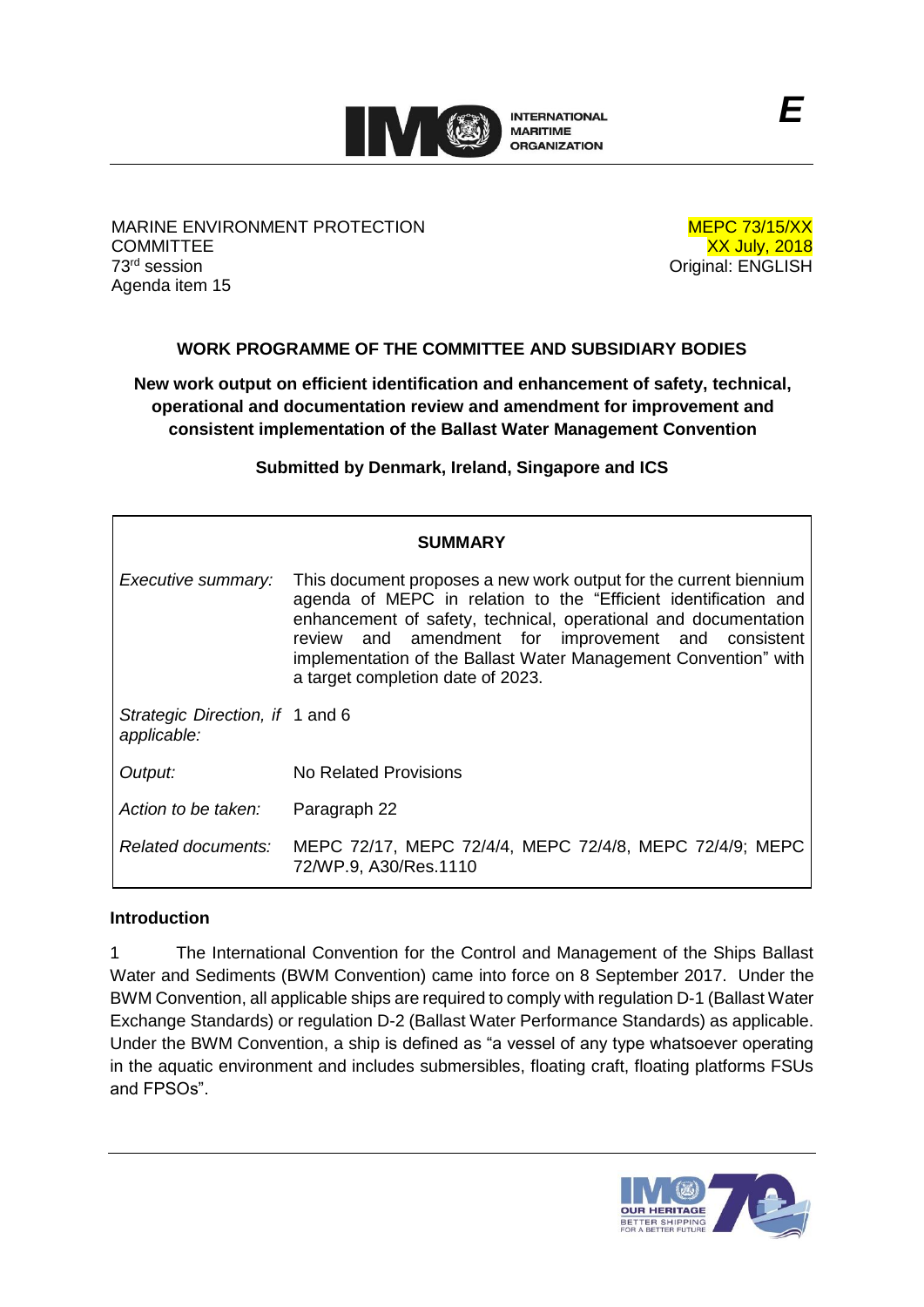2 At MEPC 72, the Committee received submissions highlighting significant safety, technical and operational challenges faced by certain ship types in relation to meeting the requirements of with the BWM Convention. However, in the absence of an appropriate work output, the related important implementation discussions could not be undertaken nor could appropriate decisions be made by the Committee. Now that the BWM Convention has come into force and actual implementation is rolled out, the co-sponsors reasonably anticipate that there will be further similar significant implementation issues which will need to be raised in the near future for the consideration of this Committee or needing to be referred to the Pollution Prevention and Response Sub-Committee (PPR). The Committee may also recall that it has additionally previously identified, e.g. in detailed discussions concerning PSC inspections, matters relating to the text of the BWM Convention which ideally needed amendments but could only be addressed by adopting guidance since the Convention had at that time not entered into force. Now that the Convention has entered into force, the BWM Convention text should, as a matter of priority, be amended such that it incorporates the key elements of the guidance.

3 Taking into account the discussions and decisions of MEPC 72 on various submissions related to the BWM Convention, this document proposes a new work output for the *"Efficient identification and enhancement of safety, technical, operational and documentation review for the improvement and consistent implementation of the BWM Convention"* with a target completion date of end 2023.

# **IMO's Objectives**

4 The proposed new work output will facilitate IMO member States and relevant stakeholders being able to share information and highlight areas of the BWM Convention that need *urgent* attention, discussions and appropriate decisions made in an efficient and timely manner. With the BWM Convention now in force, this process of information sharing and highlighting urgent implementation issues would facilitate more effective and consistent implementation – such as drawing up of relevant guidance documents, circulars, amendments to the BWM Convention. More effective and consistent implementation of the BWM Convention is aligned with the IMO's Strategic Direction (SD) 1 (improve implementation) and SD 6 (ensure regulatory effectiveness).

# **Need**

5 With the BWM Convention coming into effect, the co-sponsors anticipate that safety, technical and operational issues or challenges will start emerging. These should be appropriately addressed in a timely manner for the effective and uniform implementation of the BWM Convention to ensure the safety of the ship and crew plus the protection of the marine environment. Examples of such issues or challenges are highlighted in MEPC 72/4/8 (submitted by Turkey) and MEPC 72/4/9 (submitted by Denmark/Singapore).

6 Apart from safety, technical and operational issues, there may also be instances where documentation matters need to be addressed. For example, based on discussion of the document MEPC 72/4/4 (submitted by IACS), the Committee invited Member Governments and international organizations to submit proposals to clarify when elements introduced by the *Guidance on contingency measures under the BWM Convention* should be included into ballast water management plans. However, there is no specific output as yet for such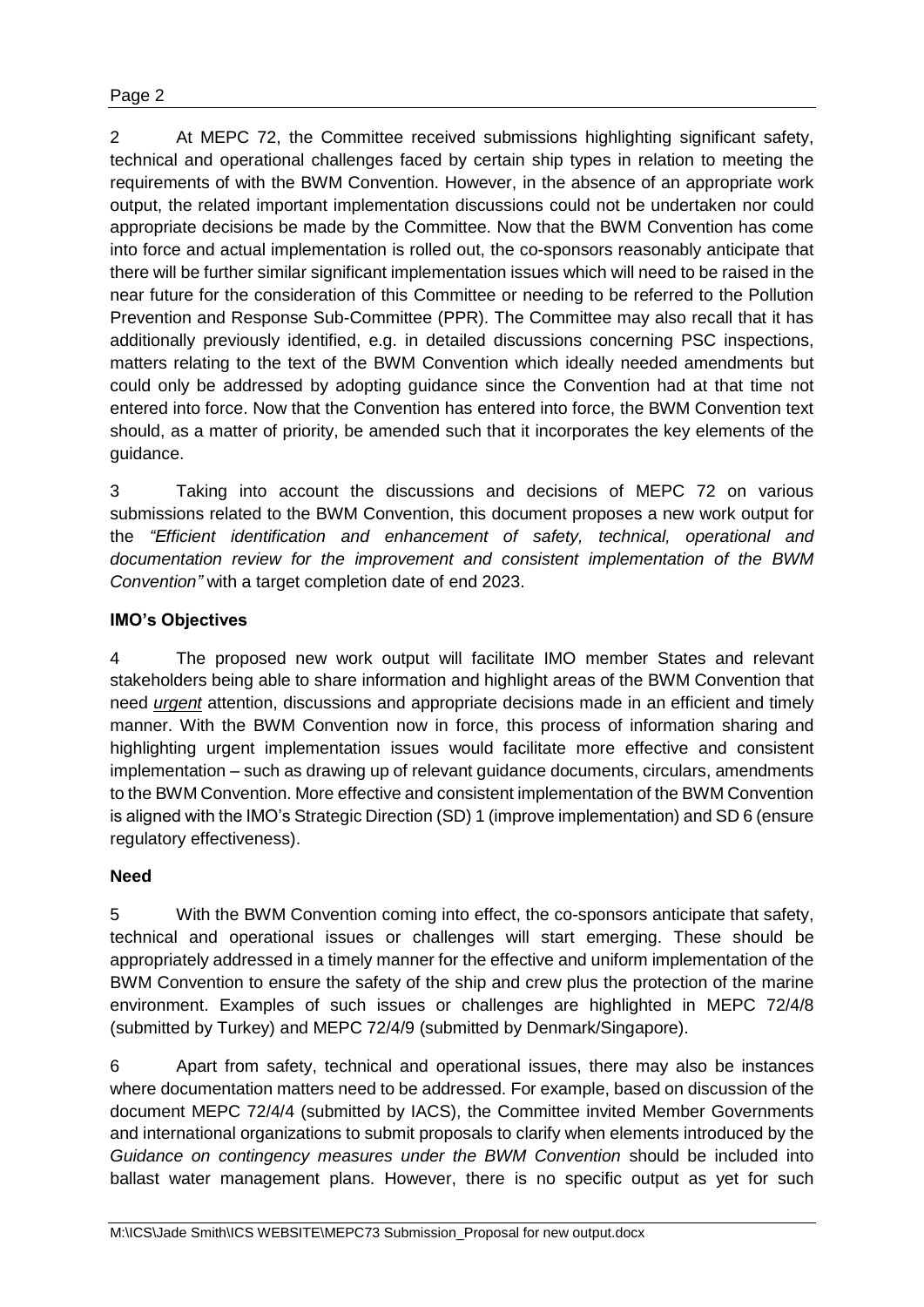submissions. Submissions of appropriate "contingency measures" accepted by port States are also expected to be shared in the future. Another example is: how compliance with the BWM Convention under Regulation B 3.6 (shore reception facility) / Regulation B 3.7 (other methods of ballast water management) can be reflected on the International Ballast Water Management Convention Certificate (IBWMC), which only has provision for endorsing compliance with Regulations D1, D2 and D4. There is also no work output for Administrations to submit proposals under Regulation B 3.7 (other methods of ballast water management) seeking for "approval in principal" by the Committee as alternatives to the requirements of ballast water management for ships. Furthermore, as highlighted in paragraph 2, there is a need for an output which facilitates urgent amendments to the text of the BWM Convention to take on board guidances and make the BWM Convention fit for purpose. One such example was the Committee's adoption at MEPC 67 of Resolution MEPC.252(67) *Guidelines for Port State Control Under The BWM Convention* in which the Committee invites Governments to adopt a Four Stage Inspection Approach which differs from what is currently described in Article 9 of the Convention.

7 At this point, it is also worth recalling that MEPC 71, preferring to develop most improvements to the BWM Convention as a package following a systematic and evidencebased approach, and to identify aspects of the implementation that are working well and shed light on issues that require further attention, agreed to establish an experience-building phase (EBP) associated with the BWM Convention. MEPC 72 then approved the data gathering and analysis plan (DGAP) for the EBP. It is expected that the EBP data will be submitted as per the reporting template, collated, and further discussed at future Committee sessions. The cosponsors of this document believe that the new work output will thus complement the discussions pertaining to the EBP for a holistic review and discussions within a reasonable period of time.

8 Further, this paper's proposal for a new work output responds to the observations of the Ballast Water Review Group at MEPC 72. The group noted that, with the BWM Convention in force, the consideration of matters related to ballast water management should be done in a more organised manner, with a view that work under this general agenda item be structured under specific outputs.

### **Analysis of the Issue**

9 Before the BWM Convention came into force, general discussions on various matters under Agenda 4 "Harmful aquatic organisms in ballast water" were undertaken to facilitate the smooth entry into force of the BWM Convention. With the BWM Convention in force, there is a need to have a work output whereby experience, challenges, benefits, best practices, etc. could be shared and appropriate actions could be undertaken.

- 10 Currently there are only two work outputs (Reference A30/Res.1110), namely:
	- a) Output number 1.14: Revised guidance on ballast water sampling and analysis; and
	- b) Output number 1.15: Revised guidance on methodologies that may be used for enumerating viable organisms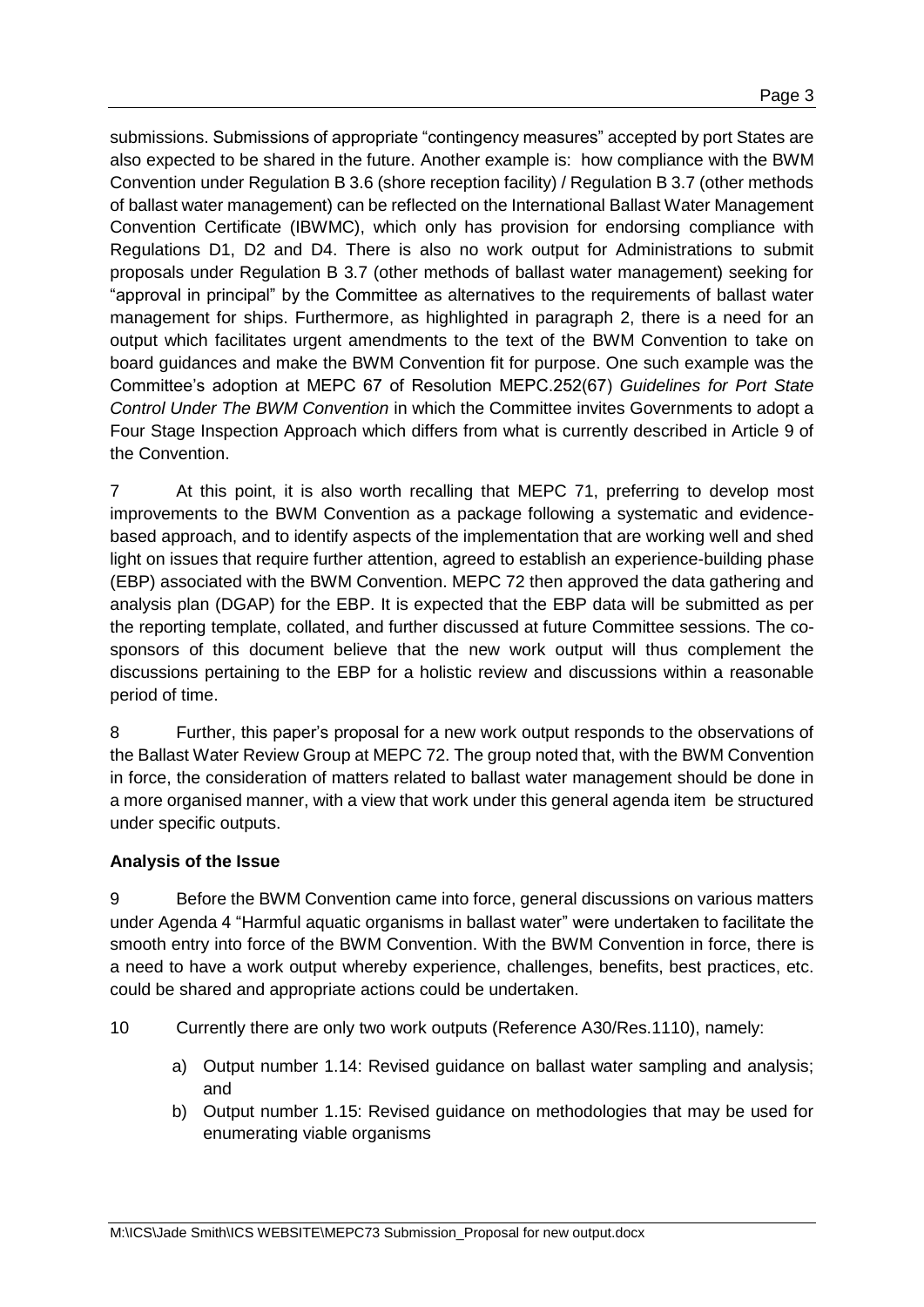While these two work outputs remain important, they are limited to matters on sampling, analysis and test methodologies. A more comprehensive discussion is required on safety, technical, operational and documentation issues of implementation, and how to address these in a practical, feasible and systematic manner. It is submitted that a new work output is desirable.

# **Analysis of the implications**

11 The new work output should not have any cost implications on the marine industry or lead to increased administrative burden. On the contrary, the output is intended to allow for a platform where real challenges or best practices can be shared, discussed and necessary actions taken. For example, document MEPC 72/4/9 (submitted by Denmark/Singapore) highlights the safety, technical and operational challenges faced by unmanned non selfpropelled barges to conduct ballast water exchange to meet the D1 standards.

12 Similarly, no additional costs are anticipated for IMO Member States. Instead, IMO Member States (and industry) could benefit from the results of discussions on the various implementation issues e.g. guidance developed for better consistent global implementation and BWM Convention text amended as necessary. More consistent implementation globally should result in reduced port State interventions, and the reduced disruptions would benefit shipping operations and businesses.

13 Relevant changes to the BWM Convention, issuance of relevant circular(s), guidance(s) etc. may be anticipated in the future, based on the submissions under the new work output, if approved. However, such changes, if deemed not urgent by the Committee, could be undertaken by the EBP as a package. As such, documents submitted under the proposed new work output and the DGAP of the EBP could supplement each other to ensure proper consideration are given to proposals submitted under the new work output.

14 The proposed new work output contributes to the strategic directions in the Organization's Strategic Plan and would also not affect the timely delivery of other outputs in in the Committee's existing work programme. As most of the pressing issues of the BWM Convention have been dealt with before the BWM Convention came into force, the number of documents submitted under the proposed new work output is expected to be manageable. In managing the anticipated work from the new work output, the Committee could forward relevant submissions to the review group (if established) for the EBP or PPR, as appropriate.

### **Benefits**

15 IMO, Member States and the maritime industry could realise the following benefits from the proposed work output:

- .1 demonstrable commitment to improving environmental benefits and effective compliance outcomes of the BWM Convention in line with IMO's new Strategic Plan;
- .2 potential safety issues minimised, environmental objectives achieved, issues related to sustainability of compliance addressed, appropriate and port State intervention implemented;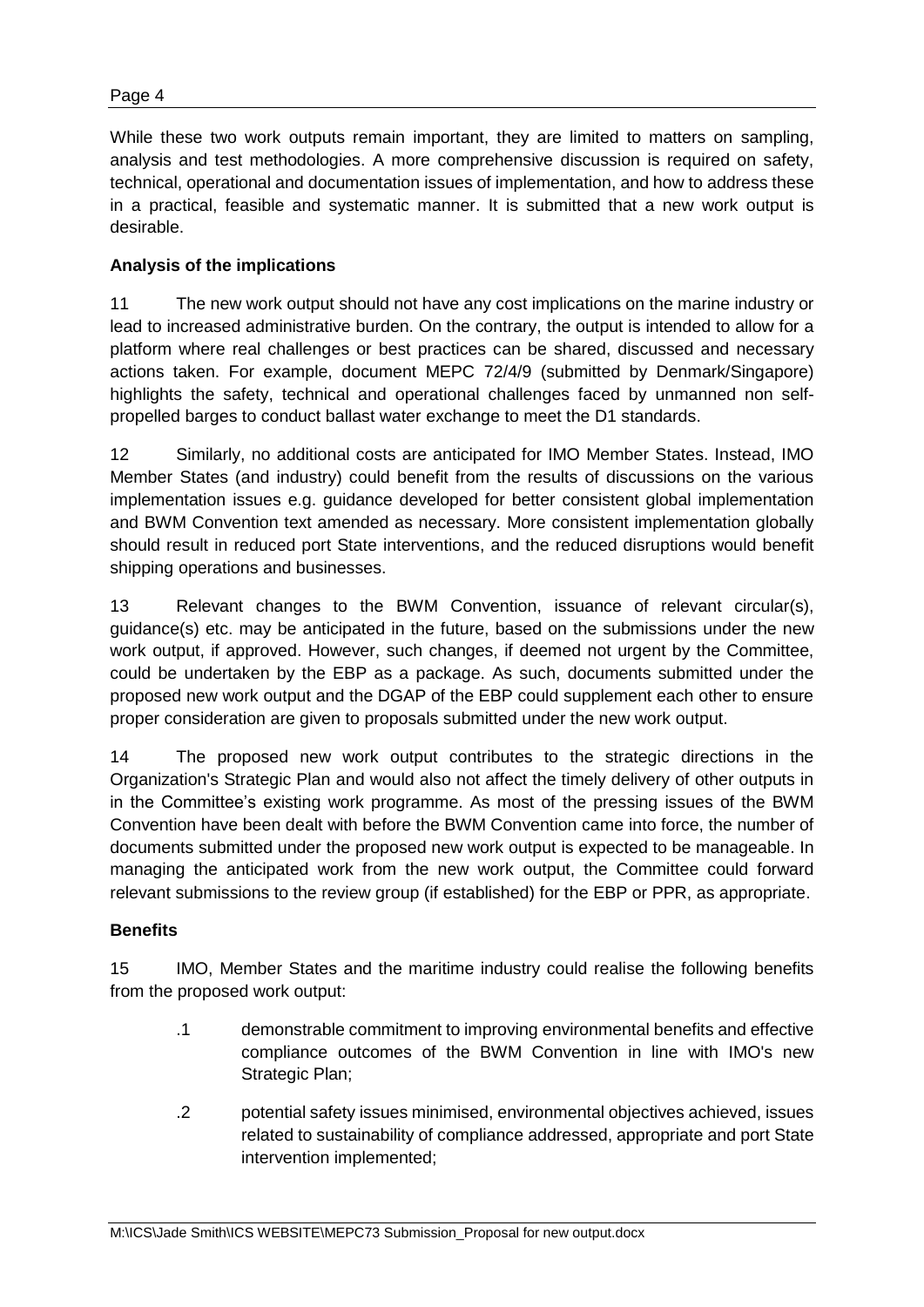- .3 best practices can be shared among Member States and the shipping industry helping to improve and align efforts for better consistent implementation;
- .4 shipowners also stand to benefit where the work output produces more clear guidance or clarity on mandatory requirements;
- .5 consideration of matters related to ballast water management will be done in a more organised manner given that the BWM Convention has now entered into force, and efforts aligned; and
- .6 submissions and discussions under the new work output can supplement work on the EBP front, in addition to the DGAP.

## **Industry standards**

16 The current standards, methods and technology for managing ballast water do not cover some previously unforeseen challenges and issues which have started to appear since the entry into force of the BWM Convention. This new work output will contribute to the clarification or refinement of these standards, methods and technologies, so as to ensure that the BWM Convention continues to be globally implemented in a practical manner, and a level playing field is maintained.

# **Output**

17 The following three specific agenda items are proposed under this new work output for the Committee's consideration:

- .1 *"Safety, technical and operational matters for specific ship types for improved and consistent implementation of the Ballast Water Management Convention"* – under this item, the scope of documents submitted could include ship specific issues that need attention and guidance for complying with the mandatory requirements, including other methods of compliance that meet at least the same level of protection, as mandated by the BWM Convention, to the marine environment, human health, property or resources;
- .2 *"Documentation review of the Ballast Water Management Convention impacting the certification of a ship that require attention in addition to the Data Gathering and Analysis Plan (DGAP) of the Experience Building Phase (EBP)"* – noting that the EBP (Resolution MEPC.290(71)) urges port States, flag States and other stakeholders to gather, prepare and submit data to the ballast water experience-building phase, taking into account the *Guidelines for port State control under the BWM Convention* (resolution MEPC.252(67)), *Guidance on ballast water sampling and analysis for trial use in accordance with the BWM Convention and Guidelines (G2)* (BWM.2/Circ.42/Rev.1) and the survey guidelines under the BWM Convention only, under this item, applicable changes to documentation could be proposed to refine current templates, guidelines, circulars, etc in addition to the DGAP of the EBP. Some examples are highlighted in para 6 above; and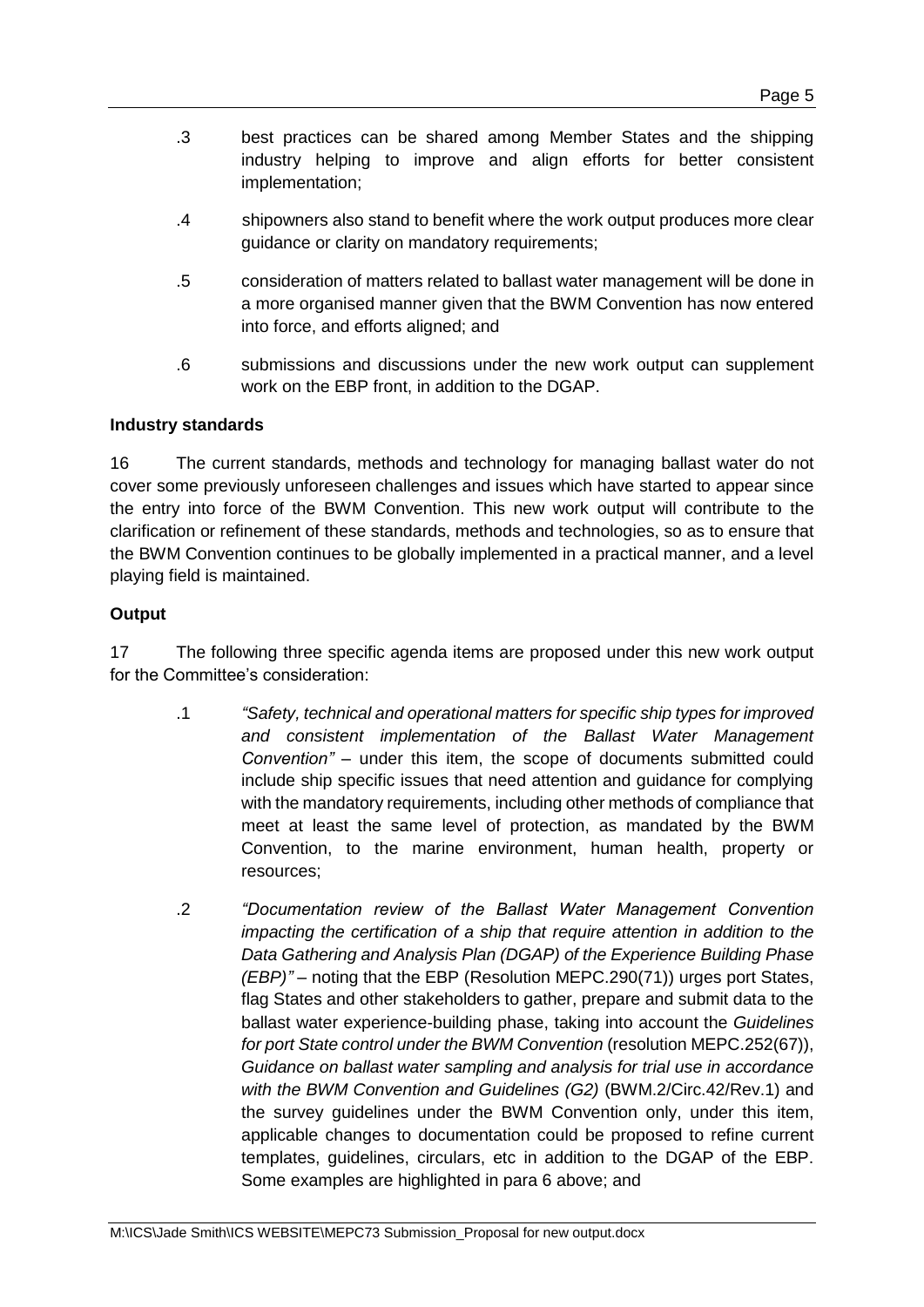.3 *"Alignment of Article 9 of the BWM Convention in line with the invitation to Governments to adopt a Four Stage Inspection Approach as set out in Resolution MEPC.252(67) Guidelines for Port State Control Under The BWM Convention"*.

18 The discussions on all three proposed agenda items is expected to go beyond one biennium in order to be completed. A realistic timeframe is until 2023 (biennium agenda 2022 – 2023), with a possible extension if required. It is expected that, in view of the new installation timeline of ballast water management systems on ships and the timeline of the EBP adopted by MEPC 72, this proposed timeline for the new output (with the three agenda items) is reasonable.

## **Human Element**

19 The completed human factors checklist (MSC-MEPC.7/Circ.1) is set out in annex 2 to this document.

## **Priority/urgency**

- 20 The proposed agenda items are considered urgent for the following reasons:
	- .1 certain information and issues have arisen prior to and since the BWM Convention came into force which require immediate attention for the effective, practical and safe implementation of the BWM Convention. There is however currently no relevant work output under which urgent issues already identified, and information relating to emerging issues concerning safety, technical and operational matters of the BWM Convention can be considered, analysed and addressed in a timely manner;
	- .2 while the EBP DGAP is a step in the right direction for addressing implementation issues, the emerging implementation issues go beyond the EBP DGAP. These other issues should be addressed for safe, practical, effective and globally consistent implementation of the BWM Convention's requirements;
	- .3 certain documentation issues, revision of guidelines, etc., could also be promptly initiated based on the experience gained and challenges faced.

21 As such, it is proposed that new high priority items listed in para 17 above should be added to the biennial agenda and work programme of the MEPC beginning in 2019.

### **Action requested of the Committee**

22 The Committee is invited to consider this proposal and to take action as appropriate for the following:

- .1 approve a new proposed work output incorporating the three priority agenda items (para 17);
- .2 approve the timeline for the proposed output (para 18); and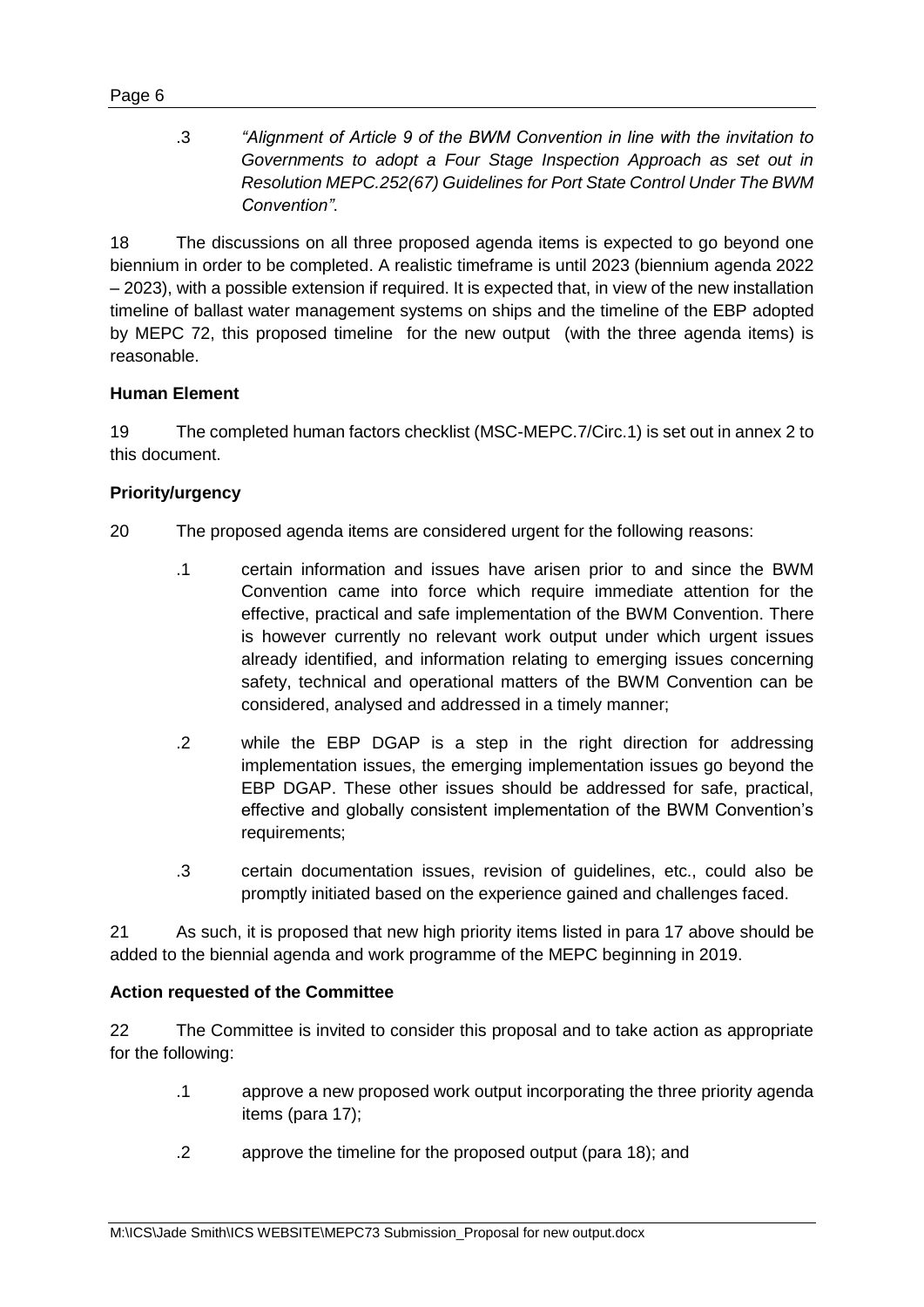.3 include the proposed output to the biennial agenda and work programme of the MEPC beginning in 2019 (para 21).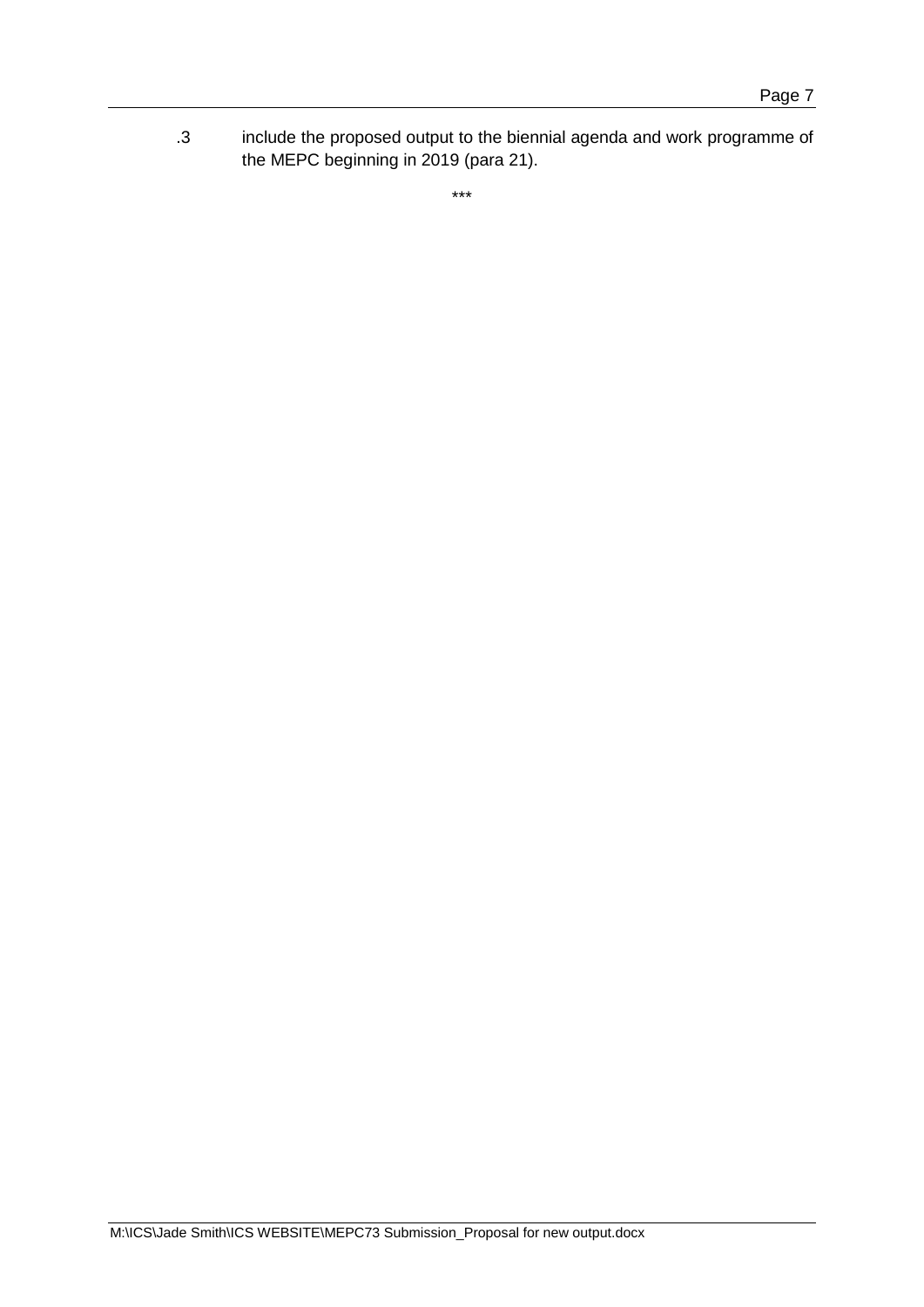#### **CHECKLIST FOR IDENTIFYING ADMINISTRATIVE REQUIREMENTS**

This checklist should be used when preparing the analysis of implications required in submissions of proposals for inclusion of outputs. For the purpose of this analysis, the term "administrative requirement" is defined, in accordance with resolution A.1043(27), as an obligation, arising from a mandatory IMO instrument, to provide or retain information or data.

#### Instructions:

- If the answer to any of the questions below is YES, the Member State proposing an output  $(A)$ should provide supporting details on whether the requirements are likely to involve start-up and/or ongoing costs. The Member State should also give a brief description of the requirement and, if possible, provide recommendations for further work, e.g. would it be possible to combine the activity with an existing requirement.
- $(B)$ If the proposal for the output does not contain such an activity, answer NR (Not required).
- $(C)$ For any administrative requirement, full consideration should be given to electronic means of fulfilling the requirement in order to alleviate administrative burdens.

| 1<br>Notification and reporting?<br>Reporting certain events before or after the event has taken place, e.g.<br>notification of voyage, statistical reporting for IMO Members, etc. | NR        | Yes<br>Start-up<br>Ω<br>Ongoing<br>п      |  |  |
|-------------------------------------------------------------------------------------------------------------------------------------------------------------------------------------|-----------|-------------------------------------------|--|--|
| Description of administrative requirement(s) and method of fulfilling it: (if the answer is yes)                                                                                    |           |                                           |  |  |
| 2<br>Record keeping?<br>Keeping statutory documents up to date, e.g. records of accidents,<br>records of cargo, records of inspections, records of education, etc.                  | <b>NR</b> | Yes<br>Start-up<br>$\Box$<br>Ongoing<br>п |  |  |
| Description of administrative requirement(s) and method of fulfilling it: (if the answer is yes)                                                                                    |           |                                           |  |  |
| 3<br>Publication and documentation?<br>Producing documents for third parties, e.g. warning signs, registration<br>displays, publication of results of testing, etc.                 | NR        | Yes.<br>Start-up<br>Ω<br>Ongoing<br>п     |  |  |
| Description of administrative requirement(s) and method of fulfilling it: (if the answer is yes)                                                                                    |           |                                           |  |  |
| Permits or applications?<br>4<br>Applying for and maintaining permission to operate, e.g. certificates,<br>classification society costs, etc.                                       |           | Yes<br>Start-up<br>п<br>Ongoing           |  |  |
| Description of administrative requirement(s) and method of fulfilling it: (if the answer is yes)                                                                                    |           |                                           |  |  |
| 5<br>Other identified requirements?                                                                                                                                                 | ΝR        | Yes<br>Start-up<br>п<br>Ongoing           |  |  |
| Description of administrative requirement(s) and method of fulfilling it: (if the answer is yes)                                                                                    |           |                                           |  |  |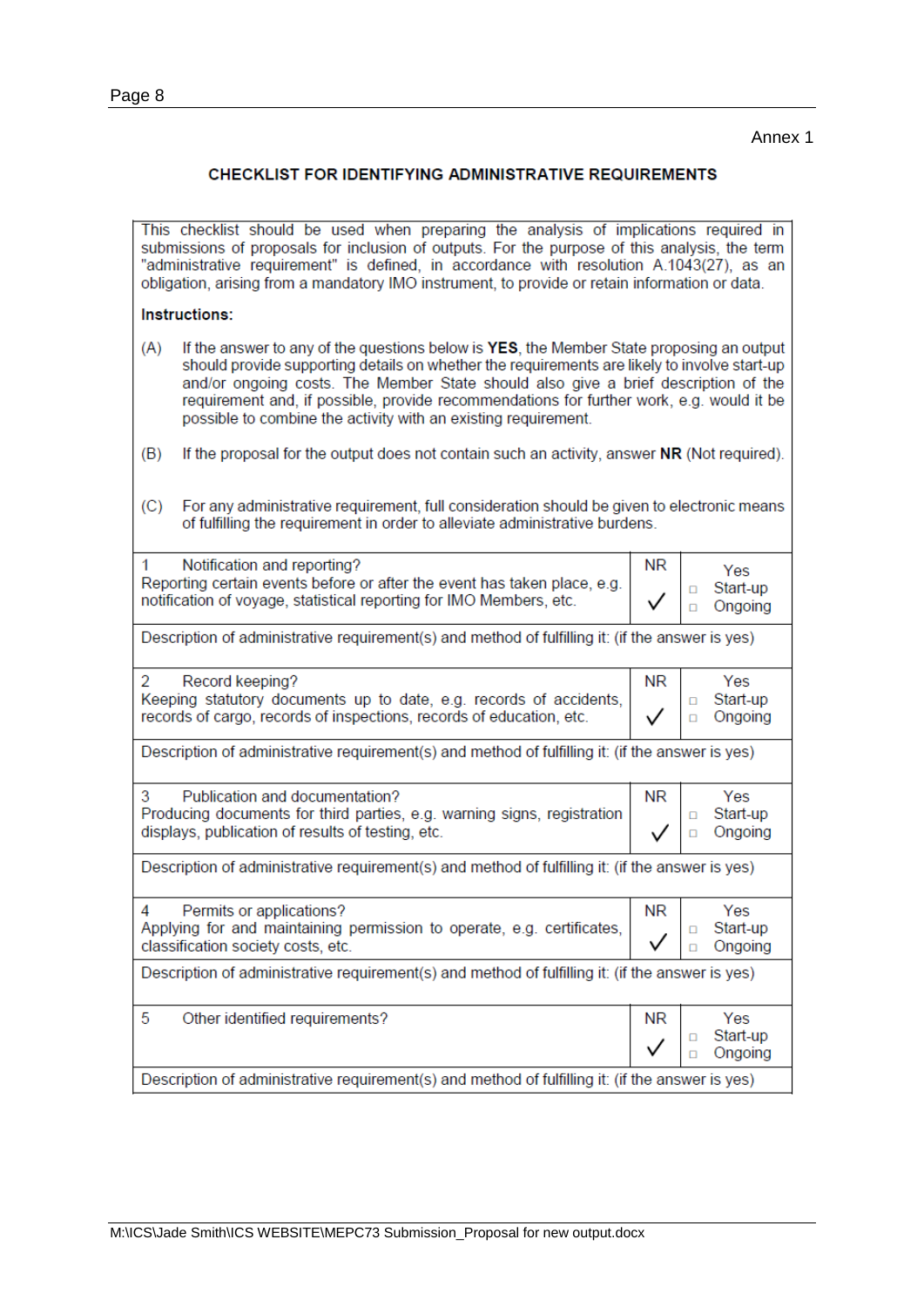#### Annex 2

#### CHECKLIST FOR CONSIDERATION OF HUMAN ELEMENT ISSUES BY IMO BODIES<sup>5</sup>

Instructions:

If the answer to a question below is:

- YES, the preparing body should provide supporting details and/or recommendation for further  $(A)$ work.
- NO, the preparing body should give proper justification as to why human element issues were  $(B)$ not considered.
- $(C)$ NA (Not Applicable) – the preparing body should give proper justification as to why human element issues were not considered applicable.

Subject being assessed: (e.g. resolution, instrument, circular being considered)

Responsible body: (e.g. committee, sub-committee, working group, correspondence group, Member State)

| 1 <sup>1</sup> | Was the human element considered during development or amendment<br>process related to this subject? | <b>OYes ONO DNA</b>        |
|----------------|------------------------------------------------------------------------------------------------------|----------------------------|
| 2.             | Has input from seafarers or their proxies been solicited?                                            | <b>OYes ONo ØNA</b>        |
| 3.             | Are the solutions proposed for the subject in agreement with existing                                | MYes ONo ONA               |
|                | instruments?                                                                                         |                            |
|                | (Identify instruments considered in comments section)                                                |                            |
| 4.             | Have human element solutions been implemented as an alternative and/or                               | <b>OYes ONo QNA</b>        |
|                | in conjunction with technical solutions?                                                             |                            |
| 5.             | Has human element guidance on the application and/or implementation of                               |                            |
|                | the proposed solution been provided for the following:                                               |                            |
|                | Administrations?<br>٠                                                                                | □Yes □No ØNA               |
|                | Shipowners/managers?<br>٠                                                                            | <b>OYes ONO MNA</b>        |
|                | Seafarers?<br>٠                                                                                      | □Yes □No MNA               |
|                | Surveyors?<br>$\bullet$                                                                              | <b>OYes</b> ONo <b>QNA</b> |
| 6.             | At some point, before final adoption, was the solution reviewed or                                   | <b>□Yes □No ⊡NA</b>        |
|                | considered by a relevant IMO body with relevant human element                                        |                            |
|                | expertise?                                                                                           |                            |
| 7.             | Does the solution address safeguards to avoid single person errors?                                  | <b>OYes ONO MANA</b>       |
| 8.             | Does the solution address safeguards to avoid organizational errors?                                 | <b>OYes ONo MONA</b>       |
| 9.             | If the proposal is to be directed at seafarers, is the information in a form                         | <b>□Yes □No QNA</b>        |
|                | that can be presented to and easily understood by the seafarer?                                      |                            |
|                | 10. Were human element experts consulted during development of the                                   | <b>OYes ONo DINA</b>       |
|                | solution?                                                                                            |                            |
|                | 11. HUMAN ELEMENT: Has the proposal been assessed against the factors below?                         |                            |
| o.             | CREWING. The number of qualified personnel required and available to                                 | <b>OYes ONo DONA</b>       |
|                | safely operate, maintain, support and provide training for system.                                   |                            |
| o              | PERSONNEL. The necessary knowledge, skills, abilities and experience                                 | <b>OYes ONO DINA</b>       |
|                | levels that are needed to properly perform job tasks.                                                |                            |
| o              | TRAINING. The process and tools by which personnel acquire or improve                                | <b>OYes ONo ONA</b>        |
|                | the necessary knowledge, skills and abilities to achieve desired job/task                            |                            |
|                | performance.                                                                                         |                            |
| o              | OCCUPATIONAL HEALTH AND SAFETY. The management systems,                                              | <b>OYes ONo DINA</b>       |
|                | programmes, procedures, policies, training, documentation, equipment,                                |                            |
|                | etc. to properly manage risks.                                                                       |                            |